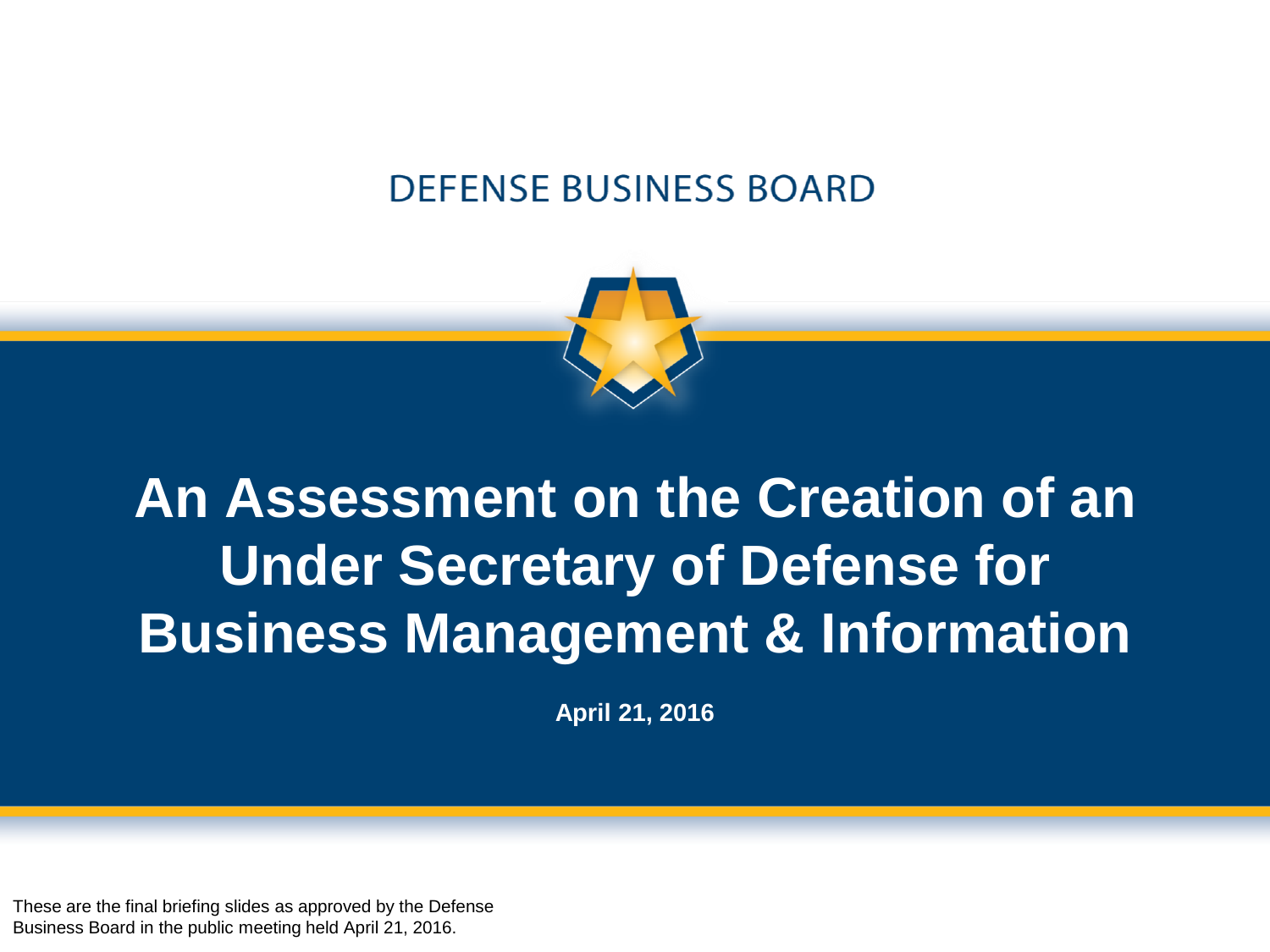### **Task Group**

### **The Members**

- Mr. Mark Ronald (Chair) Mr. Howard Cox
- 

- 
- Ms. Cynthia Trudell **•** Capt James D'Itri, Jr., USMC <sub>(DBB staff)</sub>

### **The Task**

"…establishing a Task Group under the DBB to study and provide recommendations on whether the position should be consolidated and elevated, assess the advantages and disadvantages of doing so, and such other matters as the DBB determines relevant."

*- USD(BM&I) TOR, signed 10 Aug 15*

The driver behind this exploration was §901(a) of the National Defense Authorization Act for Fiscal Year 2015 (Public Law 113-291)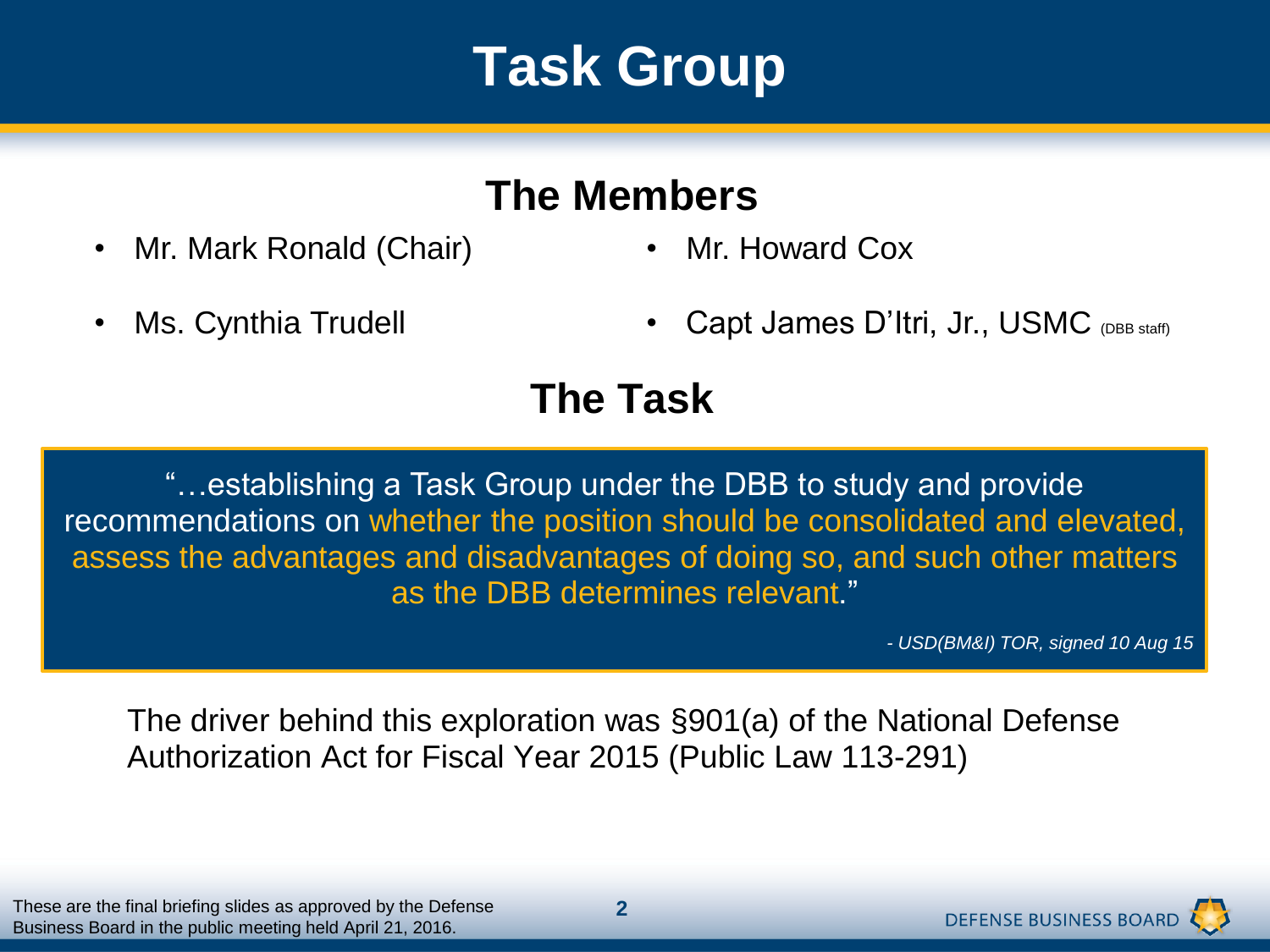# **Background**

- **The issue surrounding performance management and business transformation within the Department of Defense is not new – various internal and external reviews (i.e. DBB, GAO, IDA, etc.) and prior attempts at legislation date back over a decade**
- **The current iteration is Public Law 113-291:**

"…combine the Deputy Chief Management Officer and the Chief Information Officer positions into a new Under Secretary of Defense position placed in the order of precedence before the Under Secretary for Acquisition, Technology and Logistics."

*- Joint Explanatory Statement, Public Law 113-291*

#### **The legislation directs implementation effective February 1, 2017**

- Beginning of a new administration
- Explicitly allows for leadership continuity
- Implicitly allows DoD enough time to "get it right"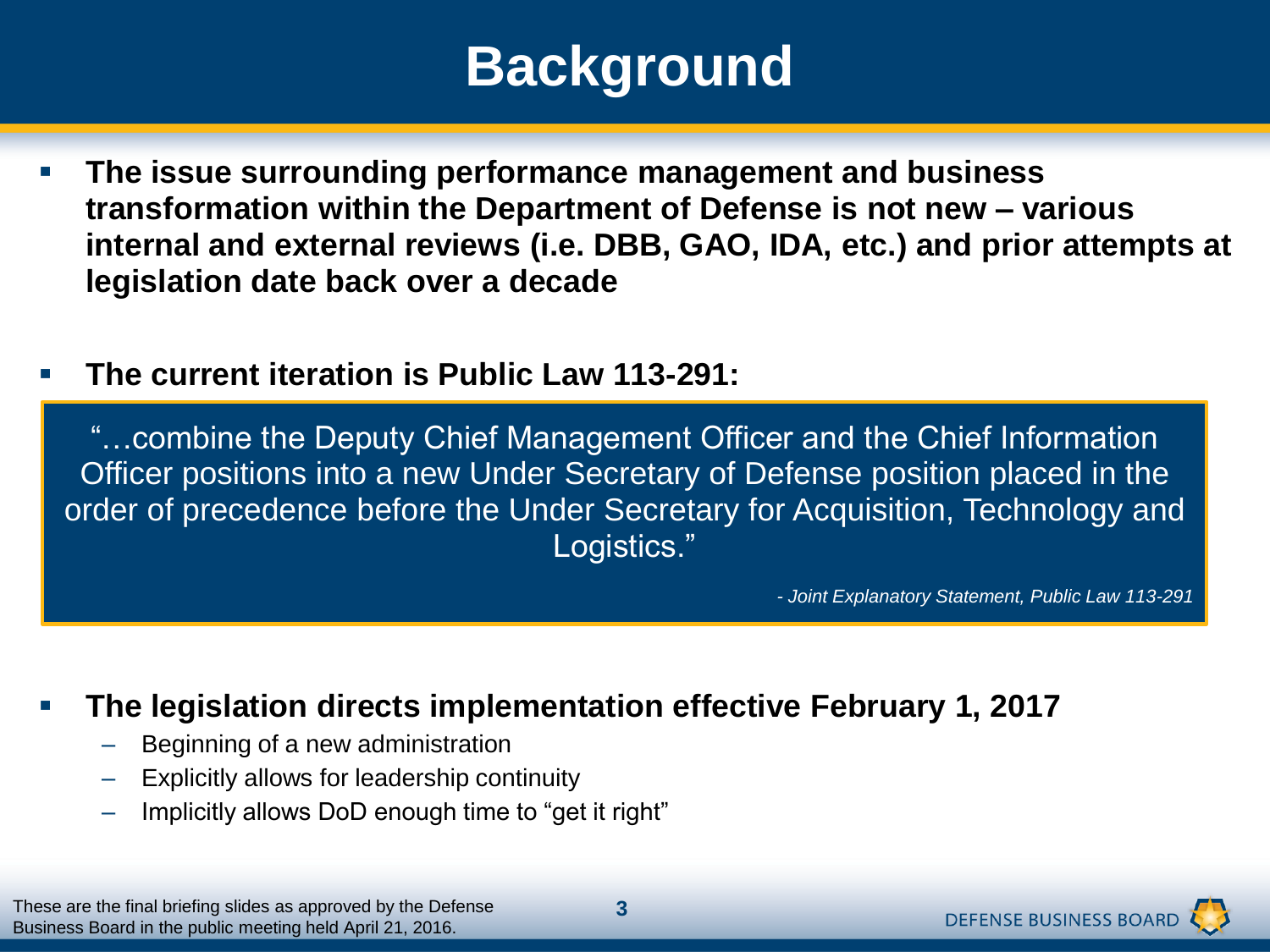# **Origins**

#### **DoD is responsible for 17 of 32 items on GAO's High Risk List:**

|                                 | <b>HIGH RISK AREA</b>                                                            | <b>DESIGNATED</b> |
|---------------------------------|----------------------------------------------------------------------------------|-------------------|
| RESPONSIBILITY<br>SOLE          | DoD Approach to Business Transformation                                          | 2005              |
|                                 | DoD Support Infrastructure Management                                            | 1997              |
|                                 | DoD Business System Modernization                                                | 1995              |
|                                 | DoD Financial Management                                                         | 1995              |
|                                 | DoD Contract Chain Management                                                    | 1992              |
|                                 | DoD Supply Chain Management                                                      | 1990              |
|                                 | DoD Weapon Systems Acquisition                                                   | 1990              |
| RESPONSIBILITY<br><b>SHARED</b> | Improving the Management of IT Acquisition and Operations                        | 2015              |
|                                 | Managing Risks and Improving VA Health Care                                      | 2015              |
|                                 | Limiting the Federal Government's Fiscal Exposure by Better Managing Climate     |                   |
|                                 | Change                                                                           | 2013              |
|                                 | Mitigating Gaps in Weather Satellite Data                                        | 2013              |
|                                 | Ensuring the Effective Protection of Technologies Critical to U.S. National      |                   |
|                                 | Security                                                                         | 2007              |
|                                 | Establishing Effective Mechanisms for Sharing and Managing Terrorism-Related     |                   |
|                                 | Information to Protect the Homeland                                              | 2005              |
|                                 | Improving and Modernizing Federal Disability Programs                            | 2003              |
|                                 | Managing Federal Real Property                                                   | 2003              |
|                                 | Strategic Human Capital Management                                               | 2001              |
|                                 | Ensuring the Security of Federal Information Systems and Cyber Critical          |                   |
|                                 | Infrastructure and Protecting the Privacy of Personally Identifiable Information | 1997              |

Source: GAO-15-290, February 2015

**The accumulation of these concerns has created the motivation to streamline, execute and manage the transformation initiatives.**

These are the final briefing slides as approved by the Defense Business Board in the public meeting held April 21, 2016.

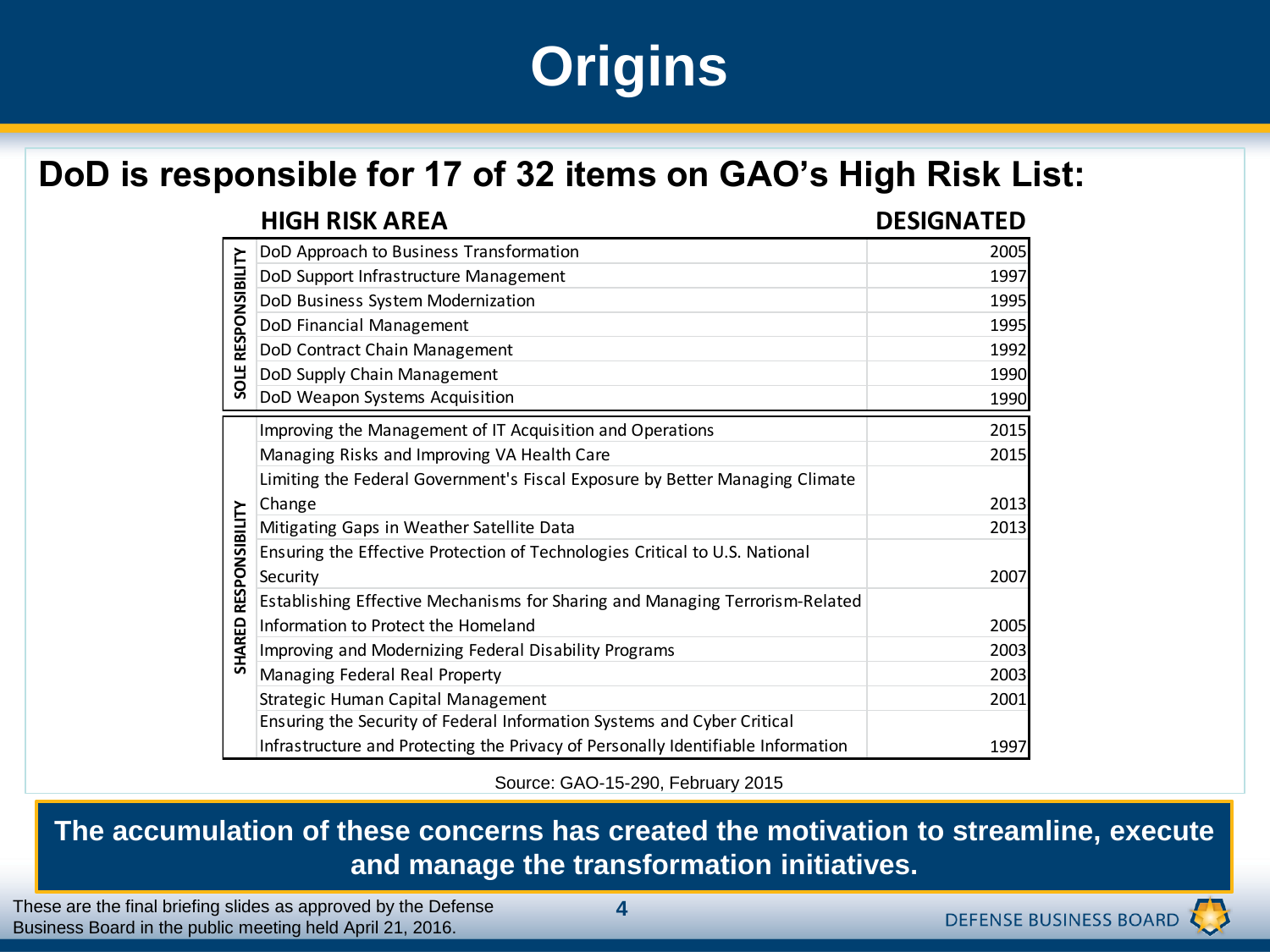# **Design Principles**

**Modifying the leadership structure of an organization as complex and multidimensional as the DoD is challenging, and should strive to:**

- Align with the Department's current drive for efficiency and effectiveness by *reducing the overall size and number of layers*  within the bureaucracy
- Enable *tighter alignment and greater responsiveness* with other government agencies and institutions
- Achieve the right *balance between leverage and agility*

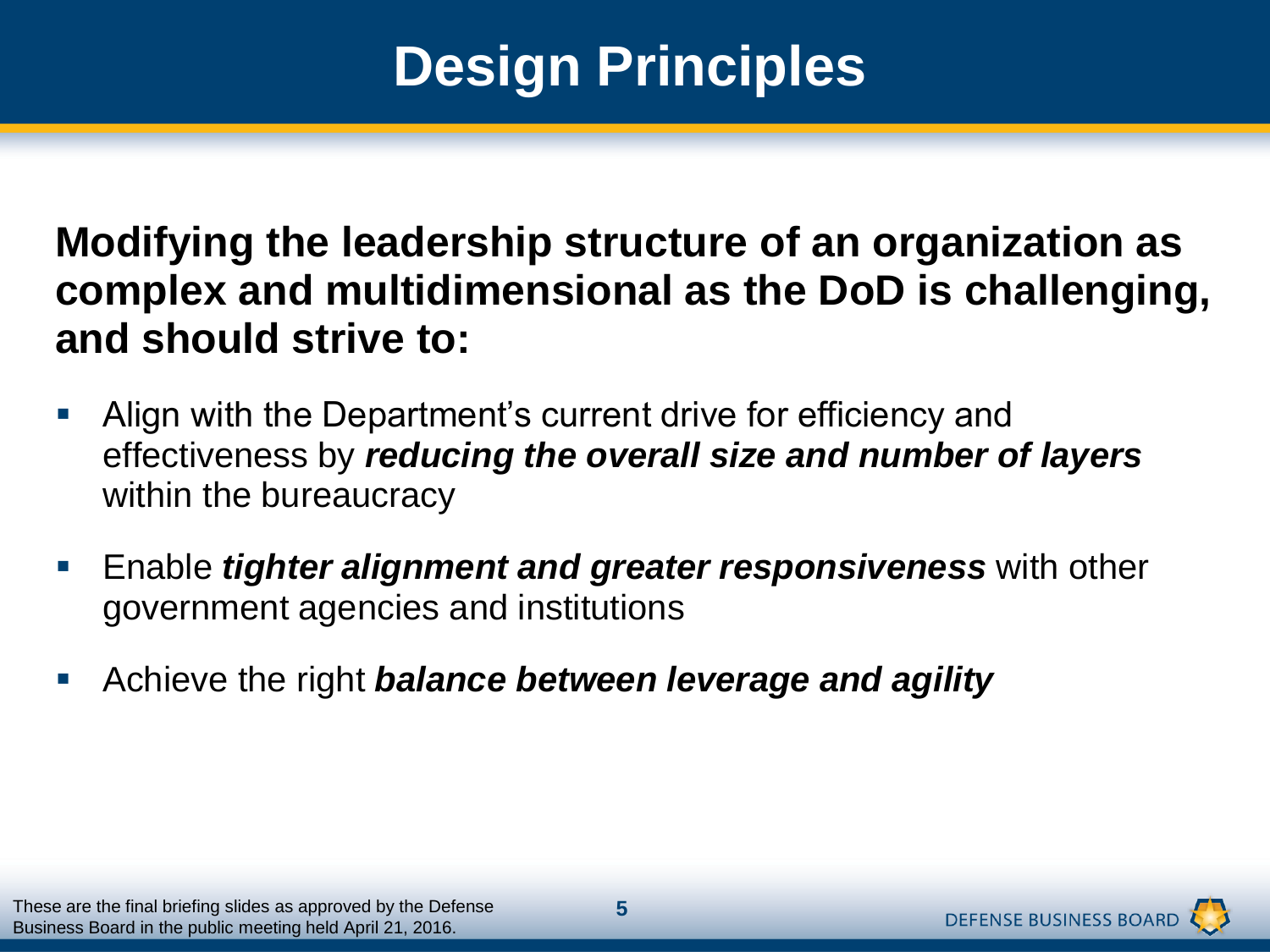

### **To fully explore the advantages and disadvantages of the legislation, the Task Group worked to:**

- Understand the existing DoD structure, and how it evolved to-date
- Understand private sector best-practices/schools of thought relating to organizational management and business transformation
- Analyze applicability to the DoD model
- Formulate findings and recommendations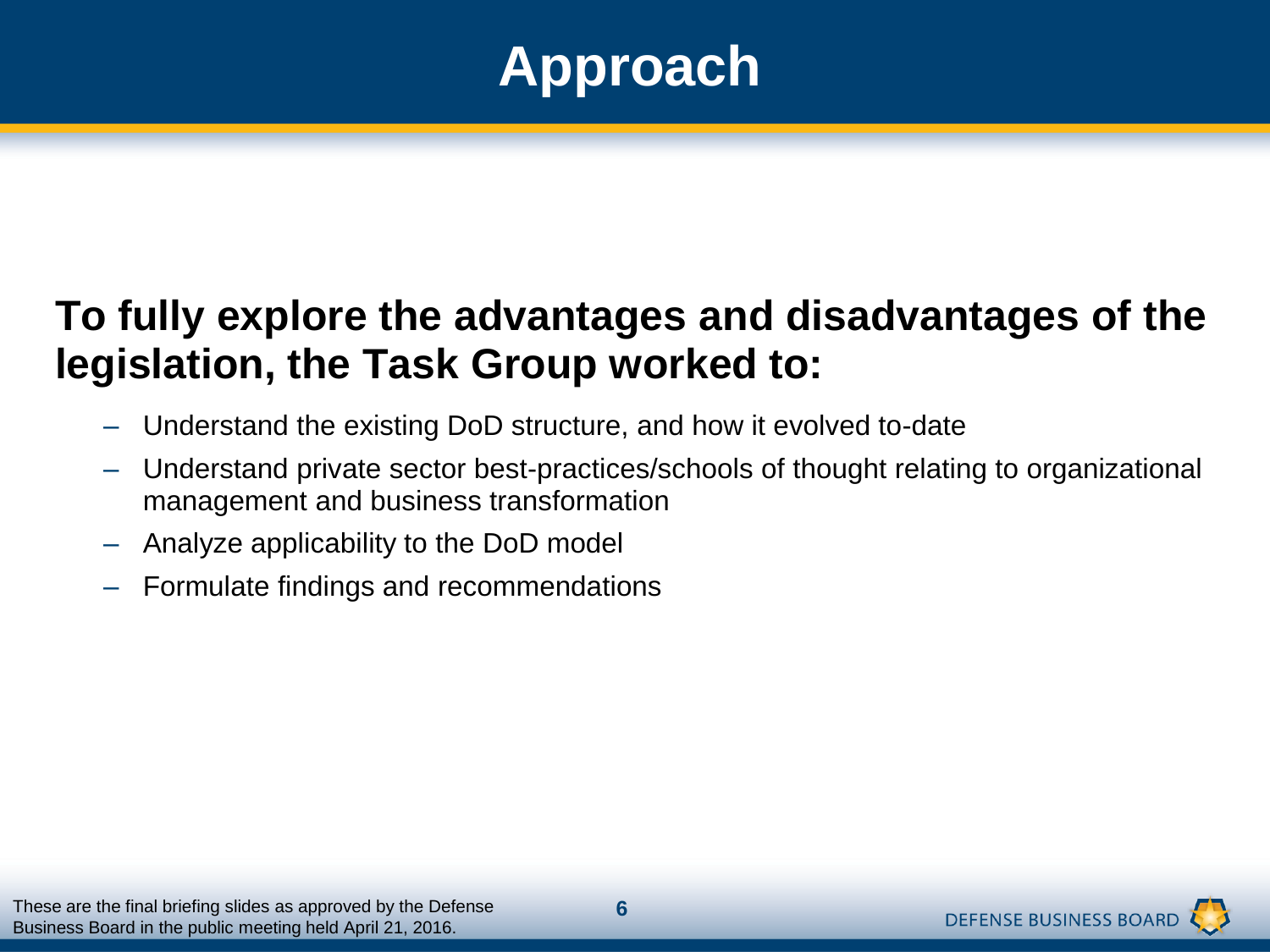### **Interviews + Research**

- **Professor Ethan Bernstein.** Harvard Business School
- **Lt. Gen. Charles Croom, AF (ret.), former DISA** Director / VP Cyber Security Solutions, Lockheed Martin
- **Hon. Rudy deLeon**, 27<sup>th</sup> U.S. Deputy Secretary of Defense
- **Hon. Eugene Dodaro**, U.S. Comptroller General
- **Hon. Gordon England**, 25th U.S. Deputy Secretary of Defense
- **Hon. Michèle Flournoy, CEO, Center for a New** American Security / former U.S. Under Secretary of Defense for Policy
- **Hon. Robert Gates**, 22<sup>nd</sup> U.S. Secretary of Defense / former President, Texas A&M University
- **Mr. Terry Halvorsen**, Chief Information Officer, U.S. Department of Defense
- **Hon. John Hamre**, President & CEO, Center for Strategic and International Studies / 26<sup>th</sup> U.S. Deputy Secretary of Defense
- **Ms. Amy Kates**, Managing Partner, KatesKesler Organizational Consulting
- **Hon. Kenneth Krieg, former U.S. Under Secretary** of Defense for Acquisition, Technology, and Logistics
- **Hon. Peter Levine, Deputy Chief Management** Officer, U.S Department of Defense *\*recused himself due to former position as SASC Staff Director at the time this legislation was developed*
- **Hon. William Lynn III, Chairman & CEO, DRS** Technologies / 29<sup>th</sup> U.S. Deputy Secretary of Defense
- **Ms. Indra Noovi**, Chairman & CEO, PepsiCo
- **Ms. Phebe Novakovic**, President & CEO, General **Dynamics**
- **Hon. William Perry, 19th U.S. Secretary of Defense**
- **Mr. Robert Rangel, Senior Vice President of** Washington Operations, Lockheed Martin
- **Mr. David Tillotson, Assistant Deputy Chief** Management Officer, U.S. Department of Defense
- **Hon. David Walker, former U.S. Comptroller** General
- **Hon. Robert Work**, 32<sup>nd</sup> U.S. Deputy Secretary of Defense

These are the final briefing slides as approved by the Defense Business Board in the public meeting held April 21, 2016.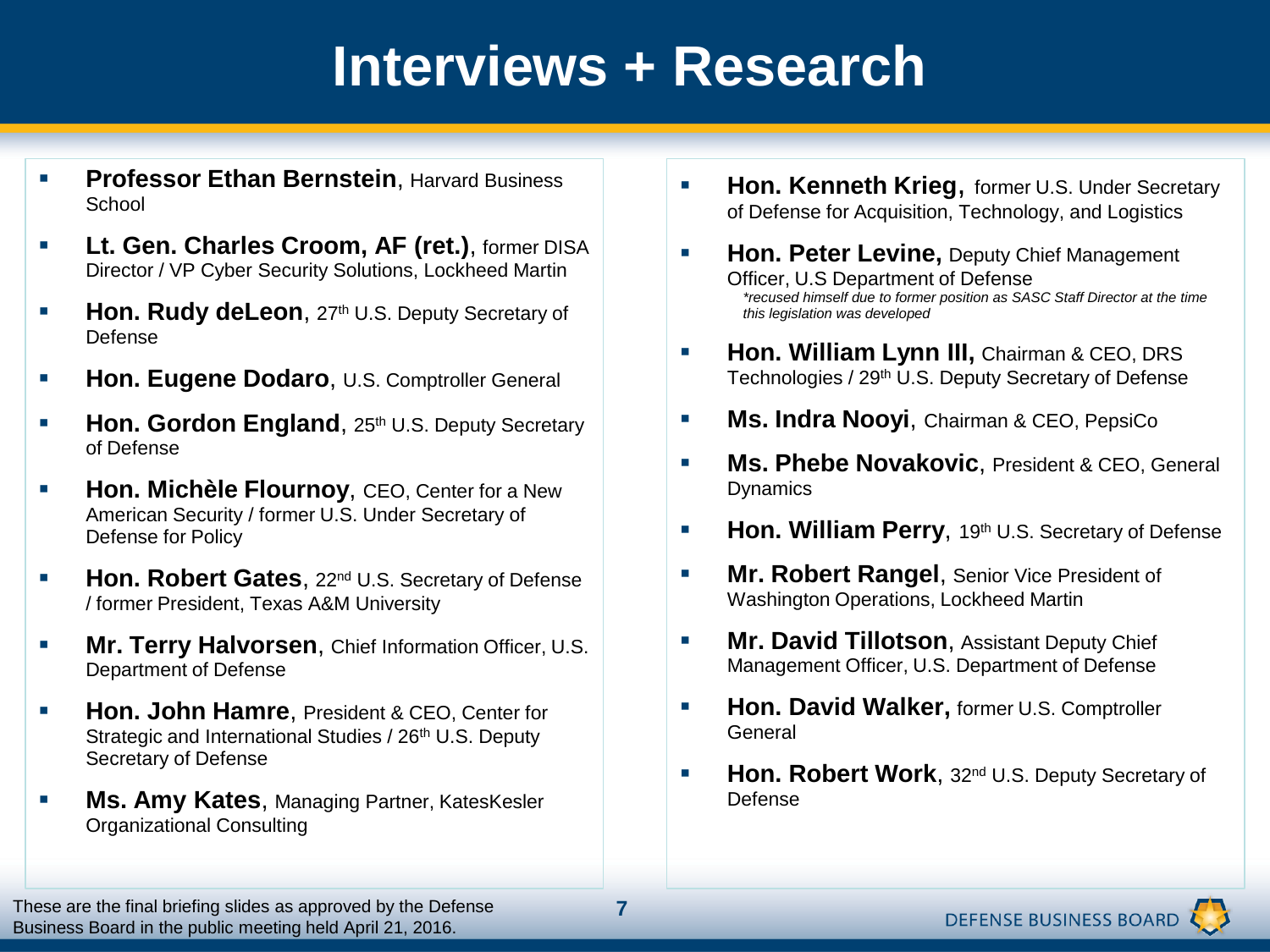### **Key Role Highlights**

- *Though not specified in statute, many of those interviewed suggested the ideal model is that in which the Secretary is focused externally, primarily on policy, while the Deputy Secretary is tasked with focusing on their role as Chief Management Officer*
- *The scope of both the Secretary and Deputy Secretary roles are increasingly more complex:*
	- The threats to national security have become increasingly variable
	- Emerging social issues challenge current administrative policy
	- International and interagency coordination are much more complex
	- Rapidly developing technology further complicates the operating environment
	- The number of direct reports to the Secretary/Deputy Secretary has significantly increased
- *This has resulted in the Deputy Secretary role having multiple competing demands both internal and external to the building, thereby compromising their ability to be effective as the Chief Management Officer*
- *Significant variability has existed in management focus from Deputy to Deputy; largely driven by personal interests and skill sets versus the enduring management needs of the Department*

**The Deputy Secretary's management time as Chief Management Officer is adversely impacted by all of the other responsibilities and demands of the office.**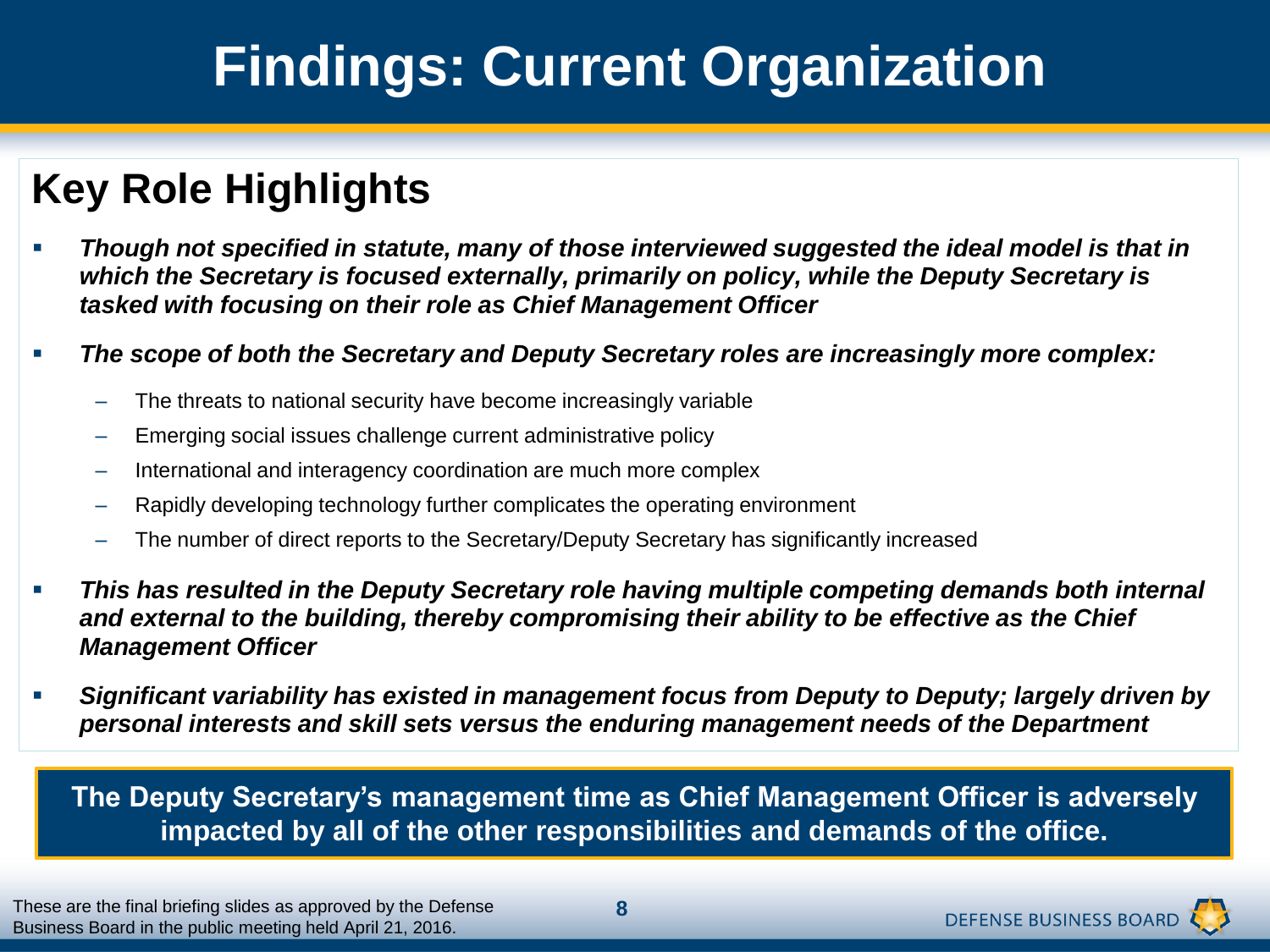### **Key Role Highlights (continued)**

#### *DCMO:*

- The current DCMO office is largely a support function to the Deputy Secretary in his/her role as Chief Management Officer
- DCMO office has five discrete directorates: Planning Performance & Assessment; Defense Business Management, Analysis, & Optimization; Oversight & Compliance; Administration; Organizational Policy & Decision Support
- DCMO is the principal office for the Deputy Secretary to optimize the business environment across the Defense enterprise

#### *DoD CIO:*

- The current DoD CIO is a unique position comprised of both policy and operational responsibilities: information technology; communications; spectrum management; cyber; positioning, navigation, & timing; and nuclear command & control
- Has a critical direct reporting relationship to the Secretary and Deputy Secretary
- 30% of the role is IT processes systems and applications
- 70% of the role focuses on mission and warfare
- \$38.2 billion in budget responsibility

#### **Only 30% of DoD CIO's accountabilities are synergistic with those of the DCMO.**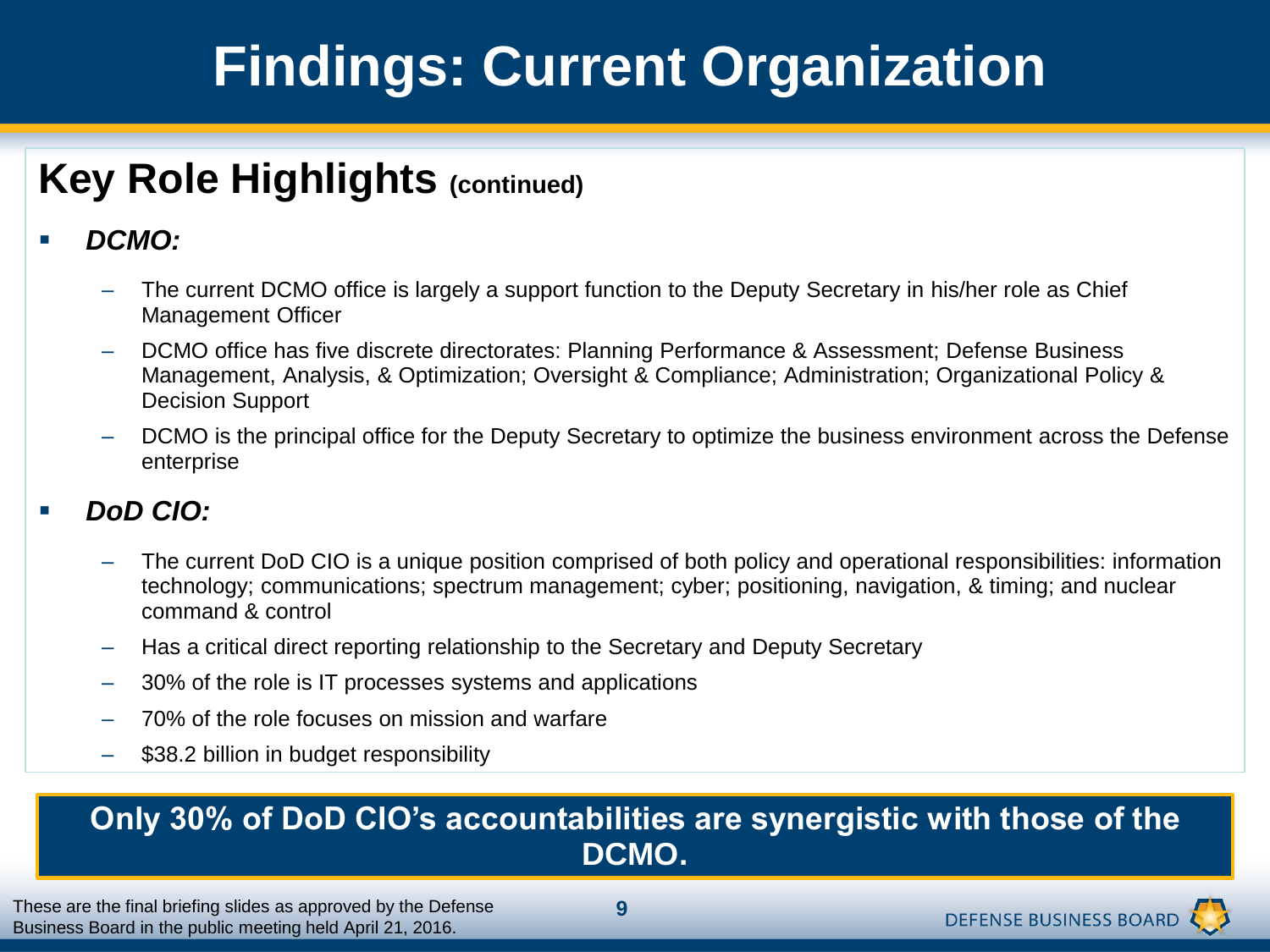*Upon examination, the roles of the DCMO and DoD CIO are distinctly different:*

- DoD business strategic planning, performance management, and oversight
- Successful implementation and oversight of defense business system
- **Effective business portfolio and investment** management
- Rapid and agile business solutions provided for the warfighter
- Delivering the business enterprise architecture, standards, and technology innovation
- **End-to-end business process optimization,** integration, and alignment
- **Business intelligence for effective decision-making** *Source:*

*http://dcmo.defense.gov/About/CoreServiceOfferings.aspx*

#### **DCMO DoD CIO**

- Modernizing the networks
- Sharing with mission partners by establishing the Mission Partner Environment
- **Reducing the cost of DoD IT through a review** directed by the Deputy Secretary of Defense
- **Managing DoD's data by partnering with industry to** migrate data to the cloud
- **Defending against cyber attack**
- Empowering mobile data access through people and information across the Department
- **EXEDENT Maximize Spectrum Access to Enhance Operational** Effectiveness in an increasingly congested and contested environment
- **Nuclear Command and Control** *Source:*

*http://dodcio.defense.gov*

#### **The skillset requirements of the DCMO and DoD CIO roles require vastly differing education and career experiences.**

These are the final briefing slides as approved by the Defense Business Board in the public meeting held April 21, 2016.

**10**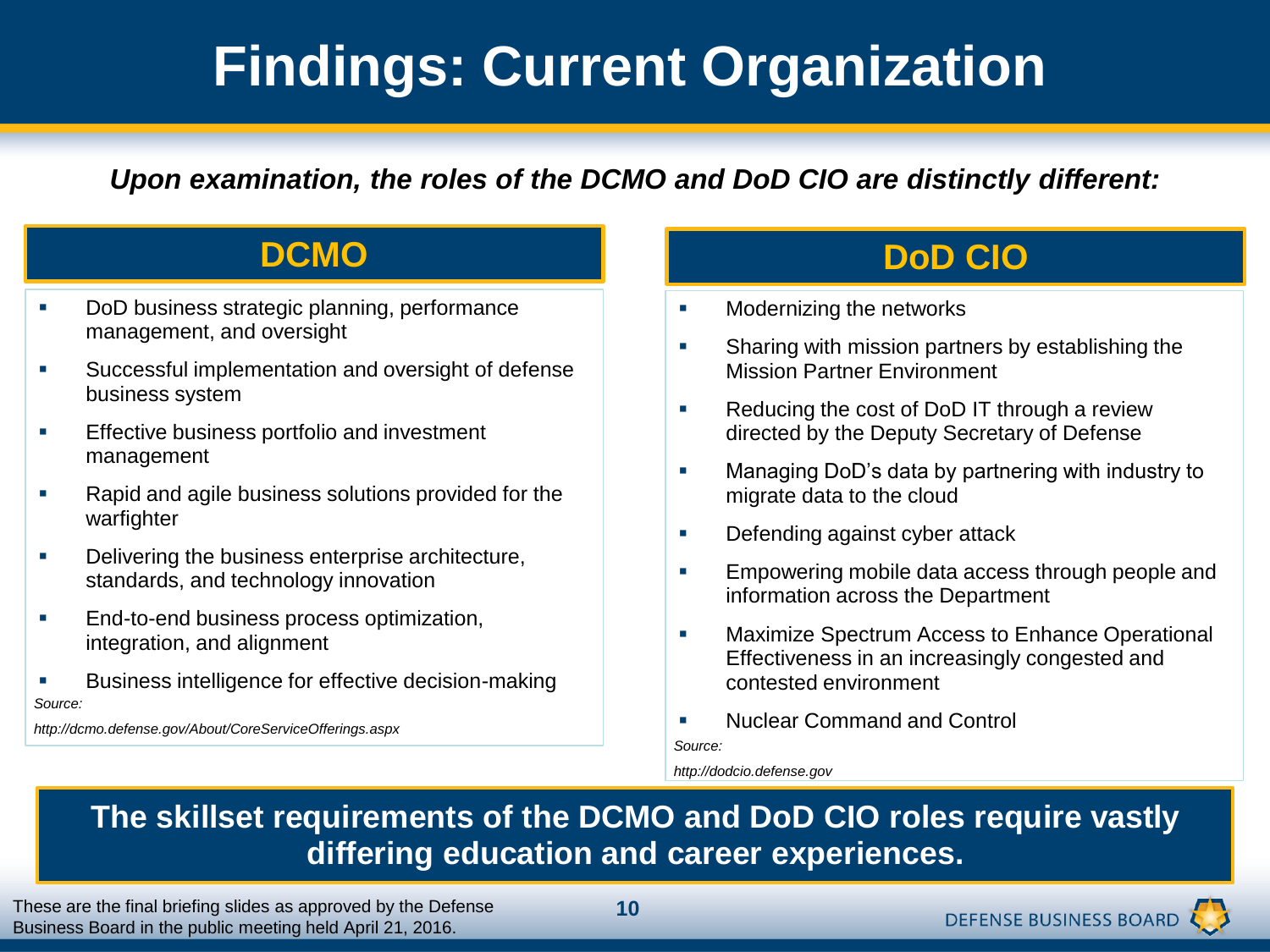### **Current Hierarchy (Prior to Legislation Effectivity Date)**

- USD(AT&L) is 3<sup>rd</sup> in precedence within OSD ( $7<sup>th</sup>$  in DoD), as prescribed by the Packard Commission
- Remaining four USD roles have unique and defined authority, responsibility, and accountability
- **DCMO** is  $8<sup>th</sup>$  in precedence within OSD (12<sup>th</sup> in DoD)
- DoD CIO is  $22<sup>nd</sup>$  in precedence within OSD  $(-107<sup>th</sup>$  in DoD)

### **Legislative Impact**

- "The Under Secretary of Defense for Business Management & Information takes precedence in the Department of Defense after the Secretary of Defense and the Deputy Secretary of Defense." - Public Law 113-291
- Elevates the position to an *Executive Senior Level II*
- *USD(BM&I) will outrank:* Chairman/Vice Chairman of the Joint Chiefs of Staff, Service Secretaries/Under Secretaries, Service Chiefs/Vice Chiefs, and the USD(AT&L)

**The legislation will result in a major structural change to the DoD hierarchy, and will impact both the formal and informal structure of the Department.**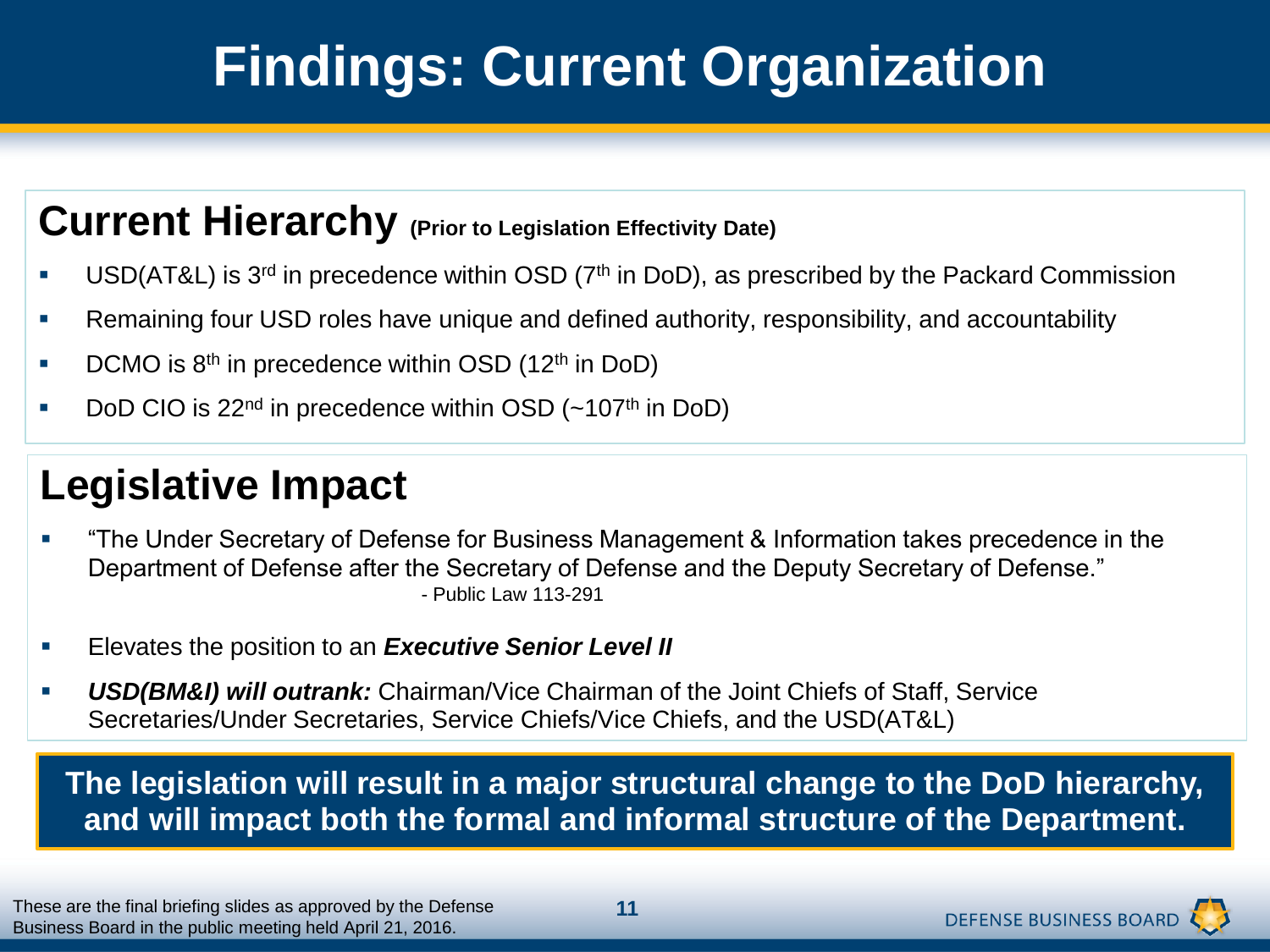### **Talent Highlights**

- Frequently, the DoD, often directed by Congress, adds structure without addressing other pertinent organizational issues
- **The current ethics laws, financial requirements, and confirmation process** regarding DoD appointments makes it extremely difficult to attract the *most qualified and experienced* candidates
- The DoD experiences a high rate of turnover (short tenure) with political appointees
	- The average tenure of an appointed senior executive is approximately two years, whereas the private sector experiences much longer tenure

#### **DoD faces talent issues that are more challenging than those found in the private sector.**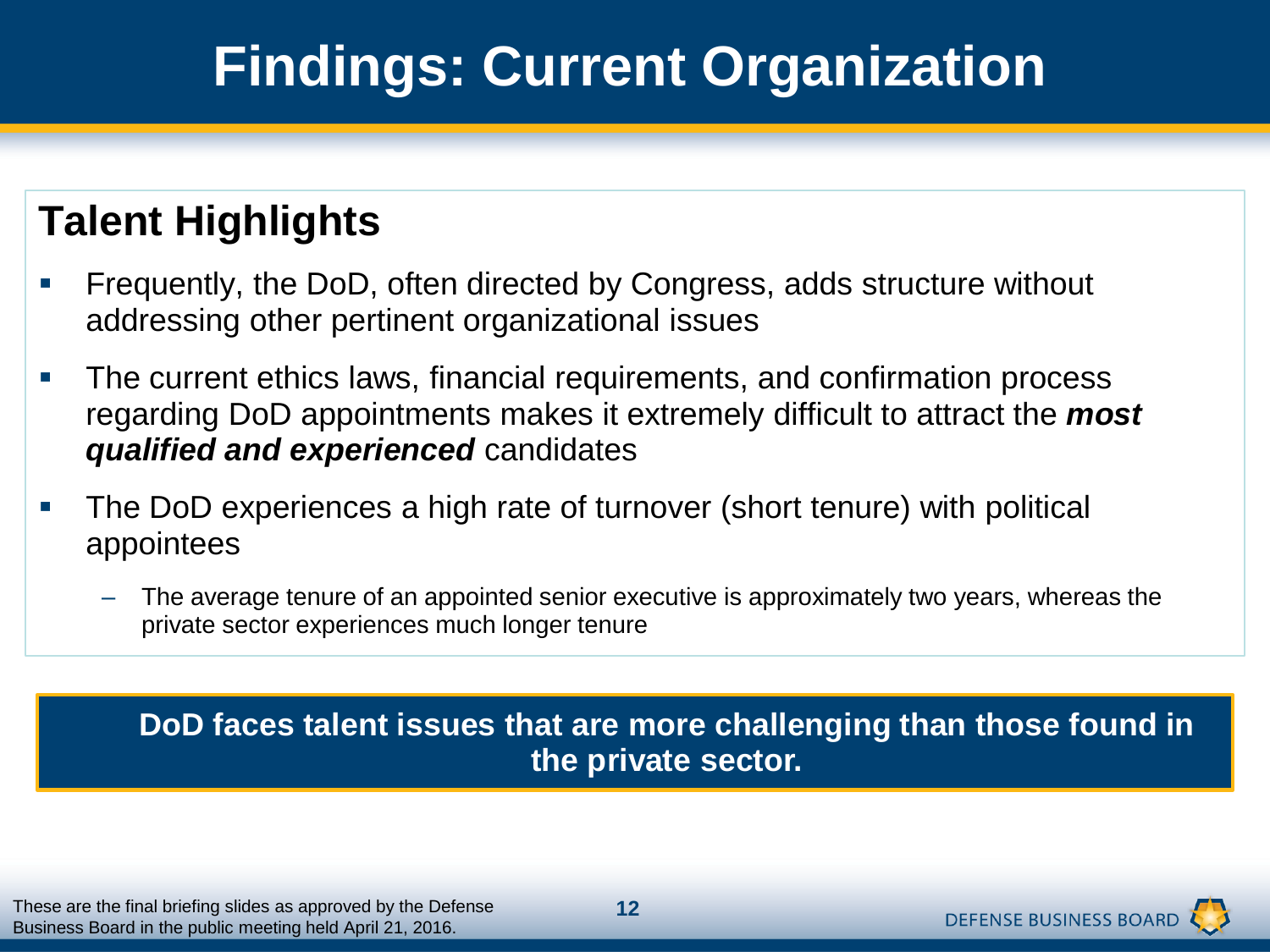### **Claimed Advantages of the USD(BM&I) Role:**

- Creation of the USD(BM&I) role *may enable the DoD to recruit a talent of 'higher caliber'* because of the position elevation
- Sends a *strong public message* that the management function is important within DoD
- Sends a *strong internal message* that increased focus and resources will be applied toward business management throughout the Department
- **The GAO** views the legislation as a step in the right direction

**The legislation reflects Congress' view of insufficient attention at the OSD-level for supervising business issues and the internal management function. There is no explicit reference regarding Congress' satisfaction with the DoD CIO function.**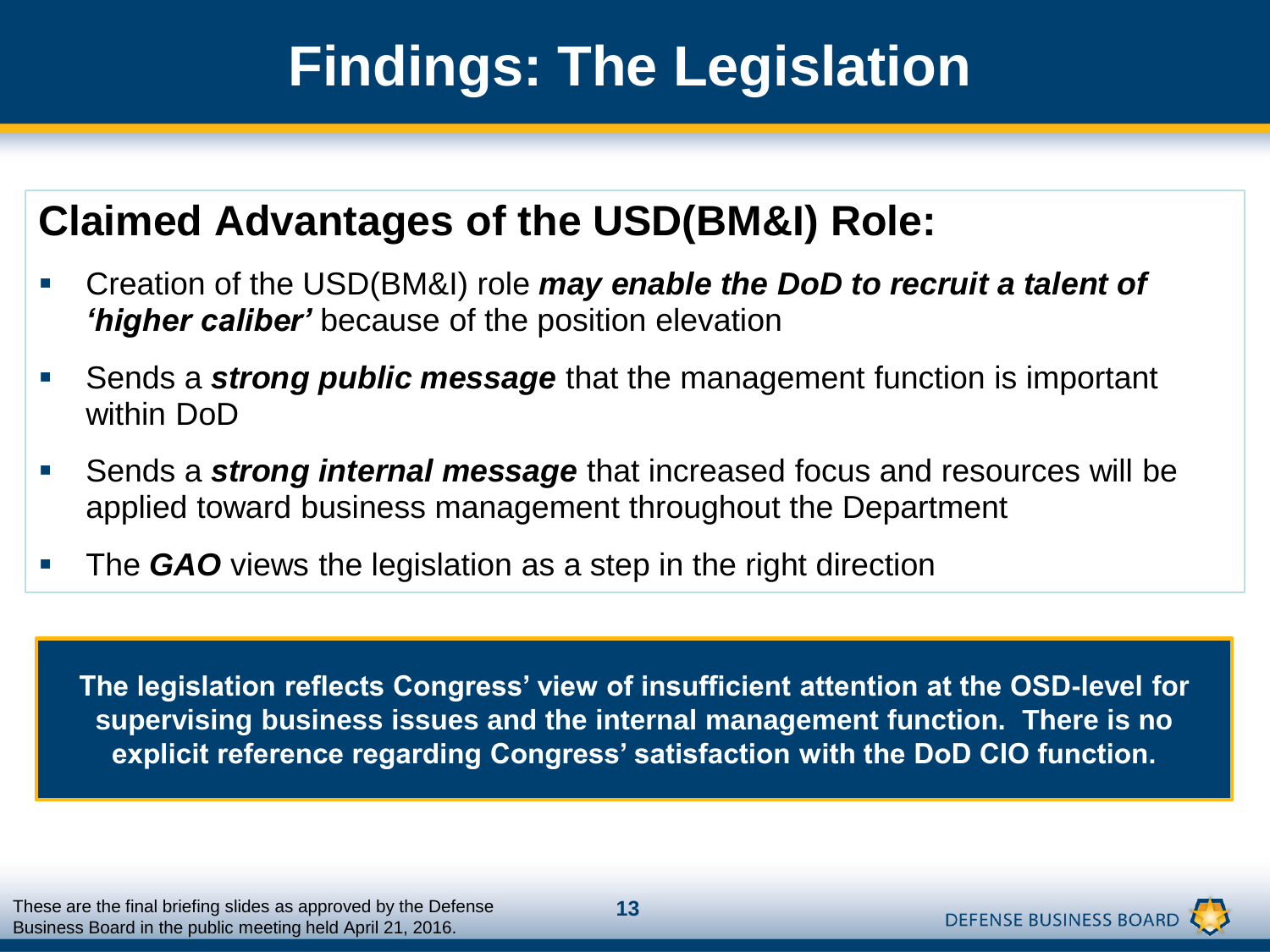### **Perceived Disadvantages: (slide 1 of 3)**

#### *Talent Considerations*

- There is a very low probability of finding a single individual with the experiences and talents necessary for both the DCMO and CIO roles
- Finding a DoD CIO to work under the USD(BM&I) will make the current CIO talent challenge untenable
- While the consolidated USD(BM&I) role may attract a talent of higher caliber, attraction of other USDs could become more challenging due to the hierarchy shift the role creates
- The current ethics laws, financial requirements, and confirmation process regarding DoD appointments will make attraction of the right talent for the role very difficult
- With the intended purpose of the legislation being to improve supervision of business issues within the Department, a candidate with strong business experience will most likely not possess adequate technical skills to lead the as critical 'Information' part of the BM&I role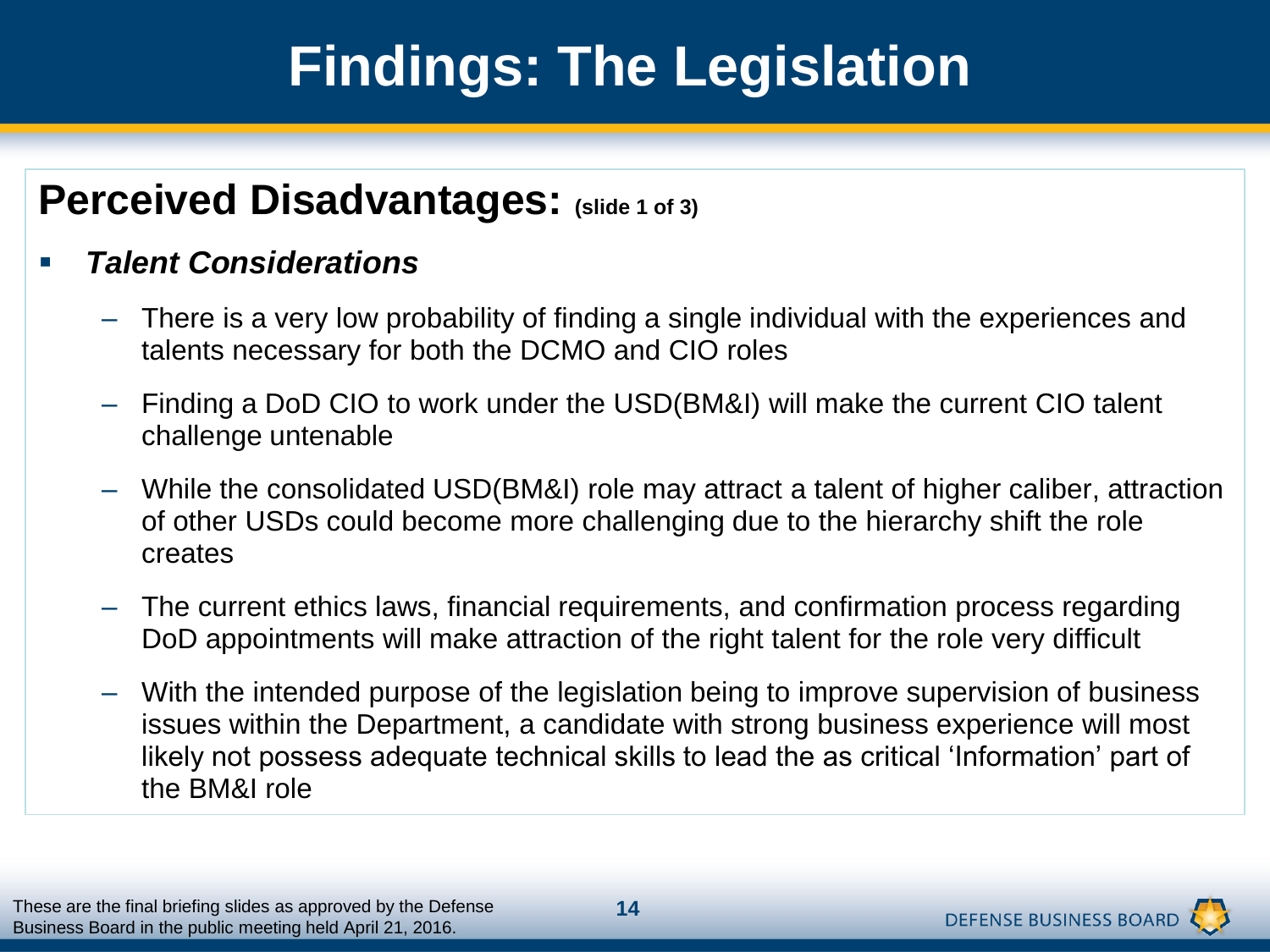### **Perceived Disadvantages: (slide 2 of 3)**

#### *Hierarchy Considerations*

- Elevating the USD(BM&I) *materially changes the authority and responsibility* of the other USDs
	- The new position fundamentally changes the role to one of increased responsibility with little additional authority – the role basically serves as a *'span breaker'* to the Deputy Secretary
	- With the USD(BM&I) as 3<sup>rd</sup> in precedence, the authority and decision-making of the other USDs is diminished
- Placing the DoD CIO function within the USD(BM&I) effectively removes the critical direct reporting relationship between the DoD CIO and the Secretary / Deputy Secretary for mission and warfare accountabilities
- Micromanagement at OSD-level staff organizations (i.e. USD(BM&I) new staff organization) presents the *strong probability of slowing and confusing activity and decision-making* throughout the DoD hierarchy
- From interviews, a broad concern emerged that the creation of another USD would result in *more distributed decision-making*, adversely impacting speed and clarity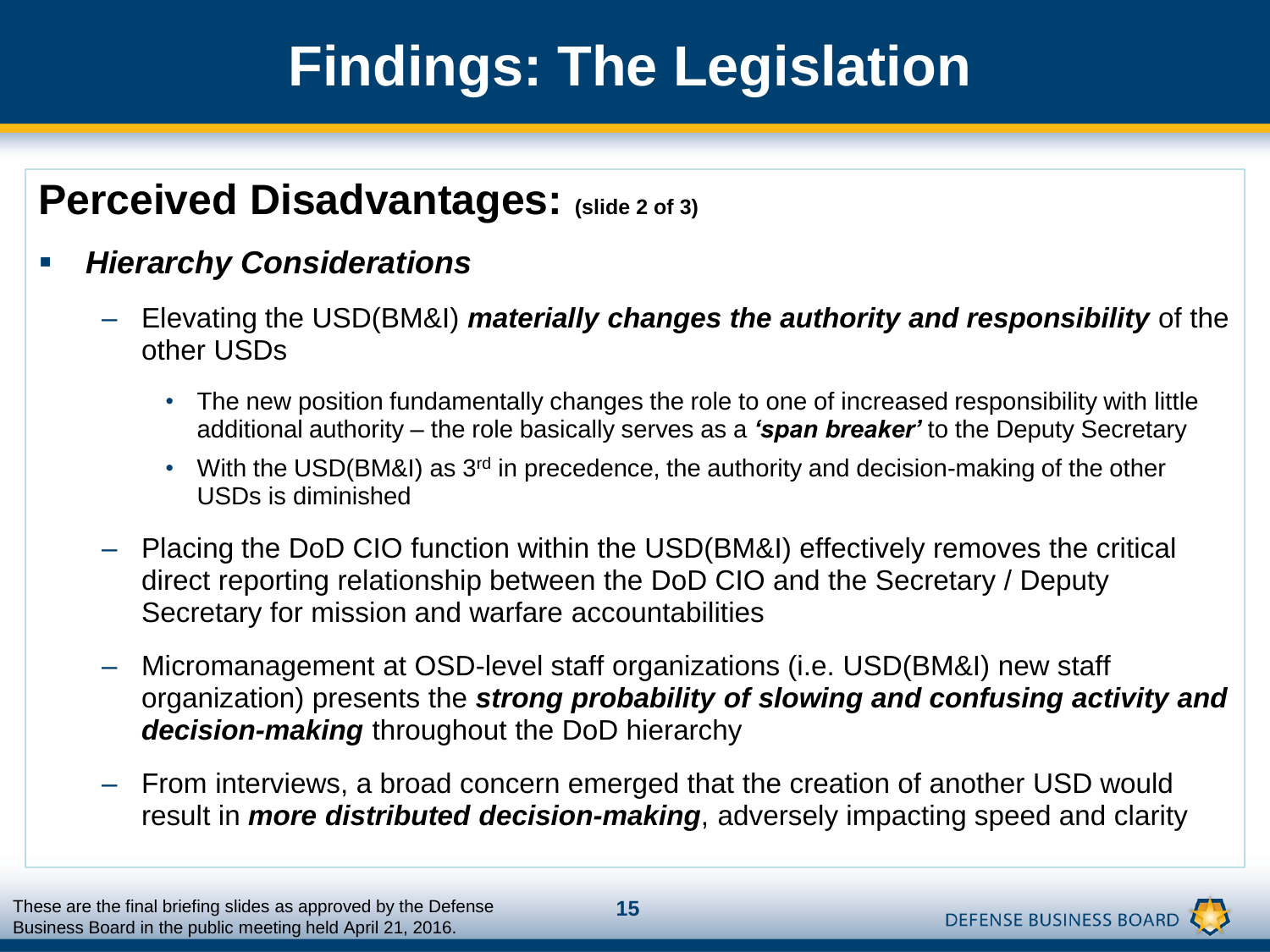### **Perceived Disadvantages: (slide 3 of 3)**

### *Scope of Role Considerations*

- USD(BM&I) role combines *two dissimilar functions* that have *limited overlap* or operational synergies
	- Will most likely result in *additional bureaucratic layers, headcount, separate budgets and technical personnel*, thereby making the organization larger than the sum of its separate parts
	- Time management and focus for the USD(BM&I) will be very difficult to affect the changes and performance expectations that Congress is expecting of the role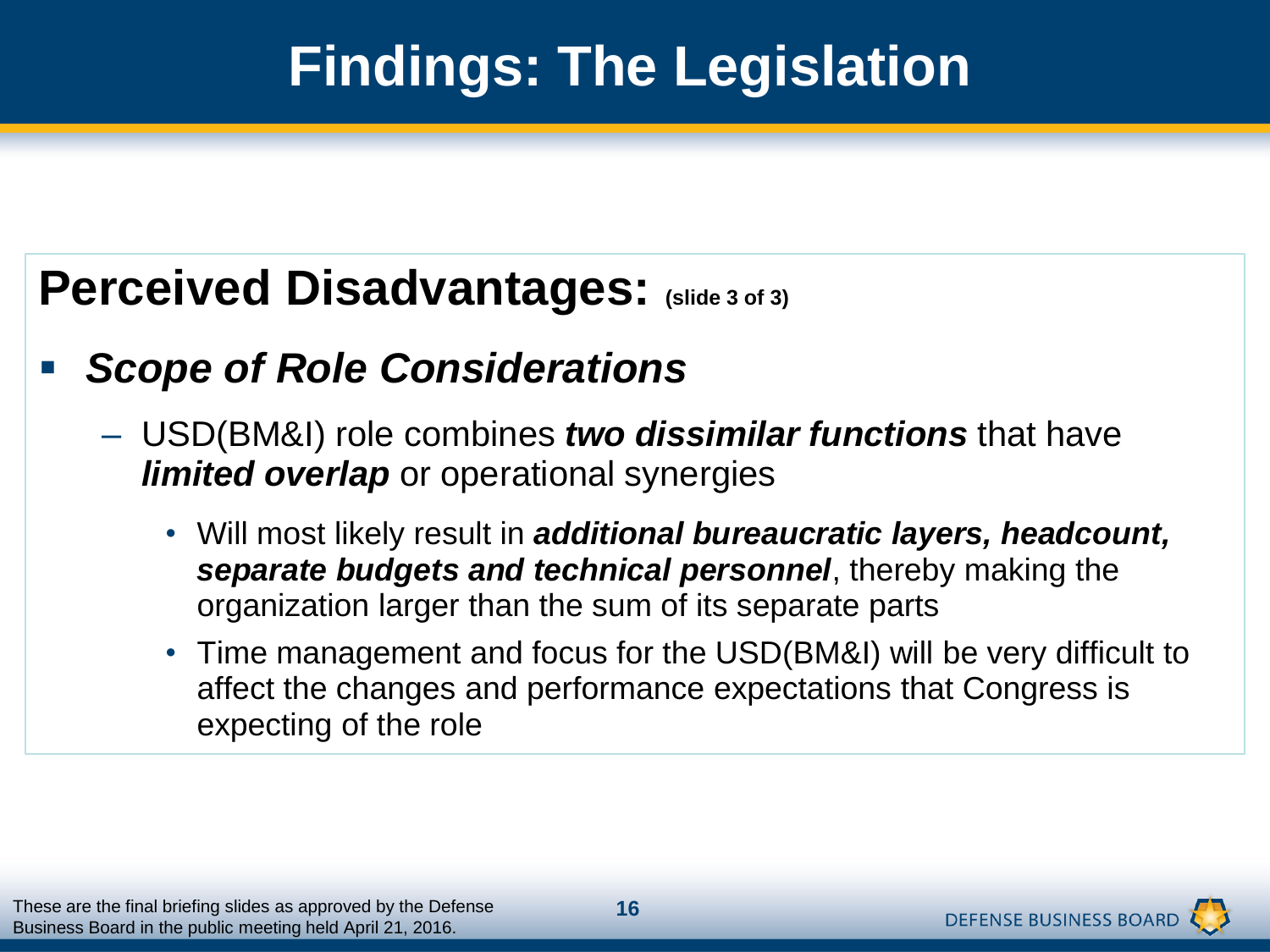# **Findings Conclusions**

- We *do not believe* solving the business management issues within the DoD through the creation of the USD(BM&I) role will deliver the changes the legislation intended
- **The vast majority of very senior business executives and government officials** with experience at the highest levels interviewed believed that the creation of the USD(BM&I) role *will not produce the intended results*
- The creation of USD(BM&I) *will not improve* the management of DoD, and *will most likely make matters worse* through added complexity and bureaucracy
- The legislation *may harm the effectiveness* of the Chairman/Vice Chairman of the Joint Chiefs of Staff, Service Secretaries/Under Secretaries, and the Service Chiefs/Vice Chiefs
- The new organizational structure runs the *strong risk of adversely impacting*  the effectiveness of the DoD CIO function in its operational mission
- Other *alternative solutions should be seriously considered* before implementing the USD(BM&I) role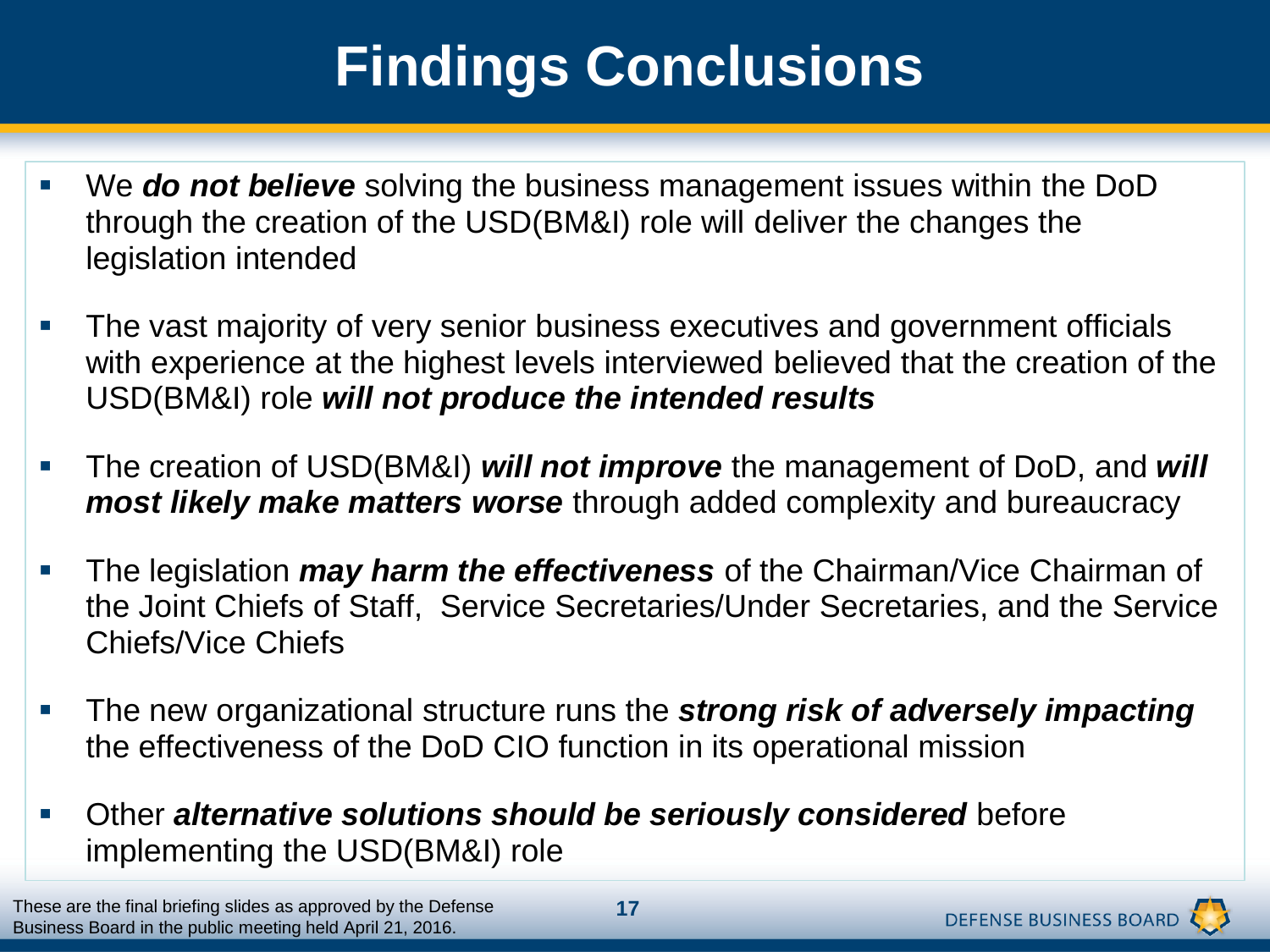**Request that Congress remove the USD (BM&I) role from Title 10 and provide flexibility for alternative solutions for the implementation aim of §901(a) of Public Law 113-291.**

- **The rationale for creating this position was to improve business management and transformation, but there are better ways to accomplish this objective (as described in the forthcoming recommendations)**
- **Focus on integrating functions and operations, not creating new offices**
- **What the Department needs is a mandate to get smaller – and OSD should lead this effort from the front**
- **Return the DCMO position to Executive Senior Level III**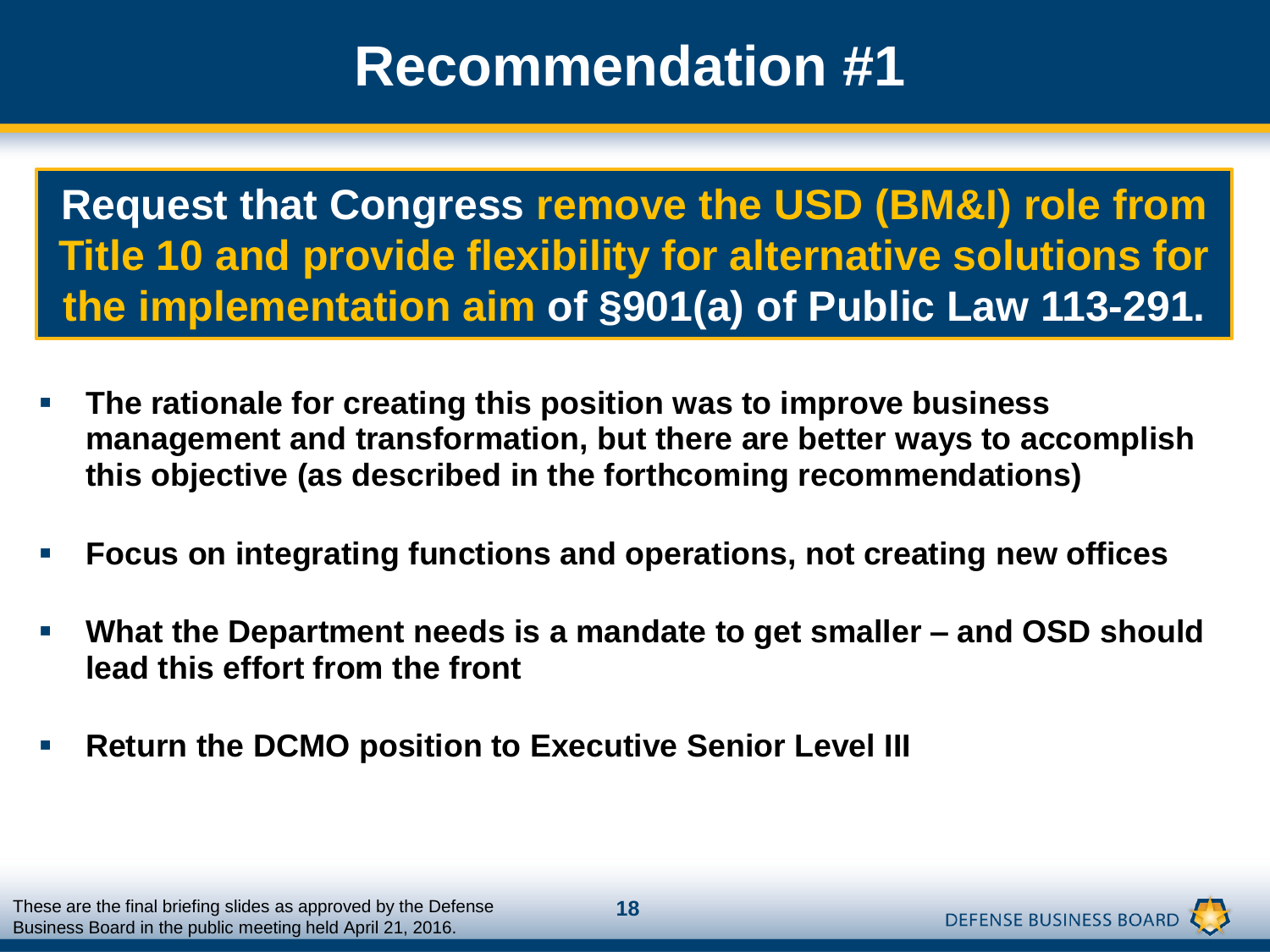### **Explicitly indicate the Deputy Secretary of Defense's role as the Department's Chief Management Officer.**

- **Congress should change the title of the Deputy Secretary to Chief Management Officer / Deputy Secretary of Defense (CMO / DepSecDef) in order to publically emphasize the significance of the role**
- **The CMO / DepSecDef should strive to minimize commitments outside of the Pentagon**
	- Deputy should continue with their role on Deputy's Council
- **CMO / DepSecDef should delegate to USD Policy, and USD P&R (and others where feasible), the role of interagency coordination\*:**
	- USD(Policy) for external coordination whenever feasible
	- USD(P&R) to coordinate with the Department of Veterans Affairs
	- USD(Comptroller) to OMB and GAO

**\*Matching titles with the DoD is not realistic**

**The CMO / DepSecDef should spend the vast majority of their time on management issues, and be present in the Pentagon.**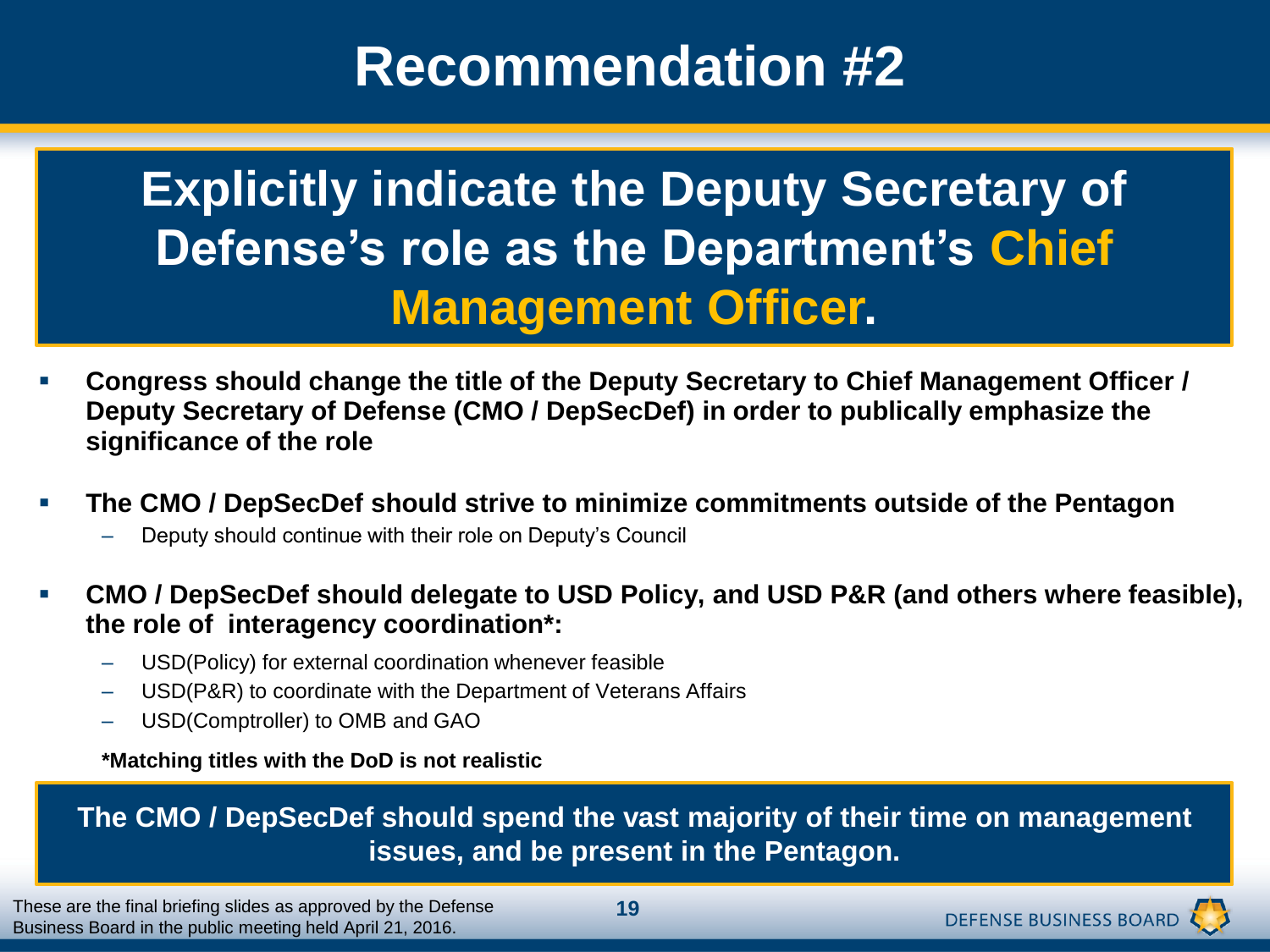### **Affirm and Emphasize that the DCMO is the Deputy to the Chief Management Officer.**

- **DCMO should continue in the current structure as a support role for business management and transformational efforts – with a primary focus on instituting rigorous and effective management systems and processes, including streamlining and delayering of the OSD**
- **Non-political appointment for DCMO, with a 5-7 year term to facilitate attracting and retaining the necessary talent and affect transformational change**
- **Place under the CMO / DepSecDef on the Department's wire diagram, and physically locate the DCMO in close proximity to the CMO**

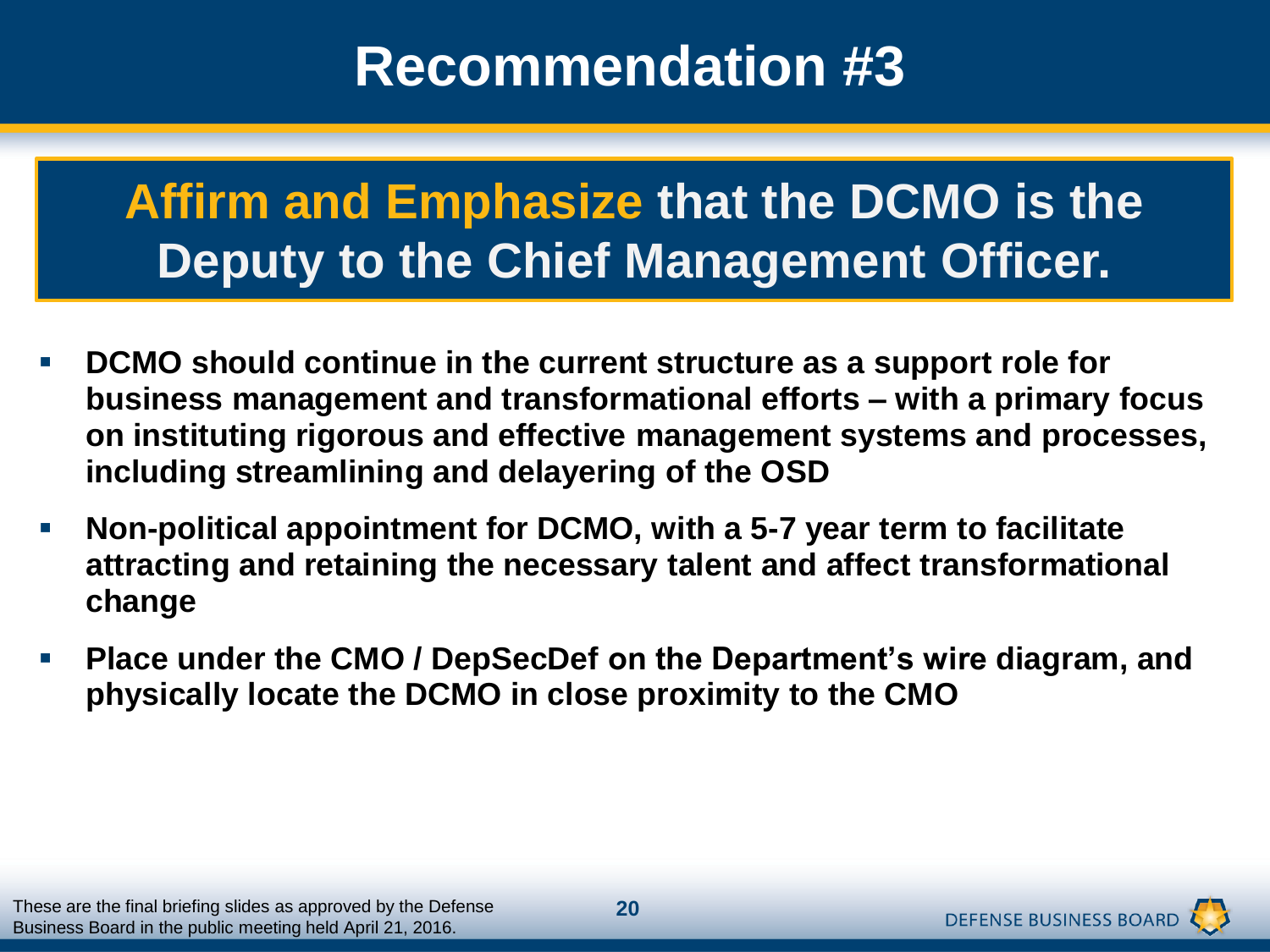**Maintain DoD CIO's current functional structure and direct reporting relationship to the Secretary / Deputy Secretary.**

**Maintain the DoD CIO's organizational structure and location as it currently exists:**



 **The DoD CIO position does not require a mandated longer tenure – which would run the risk of diminishing technological relevancy**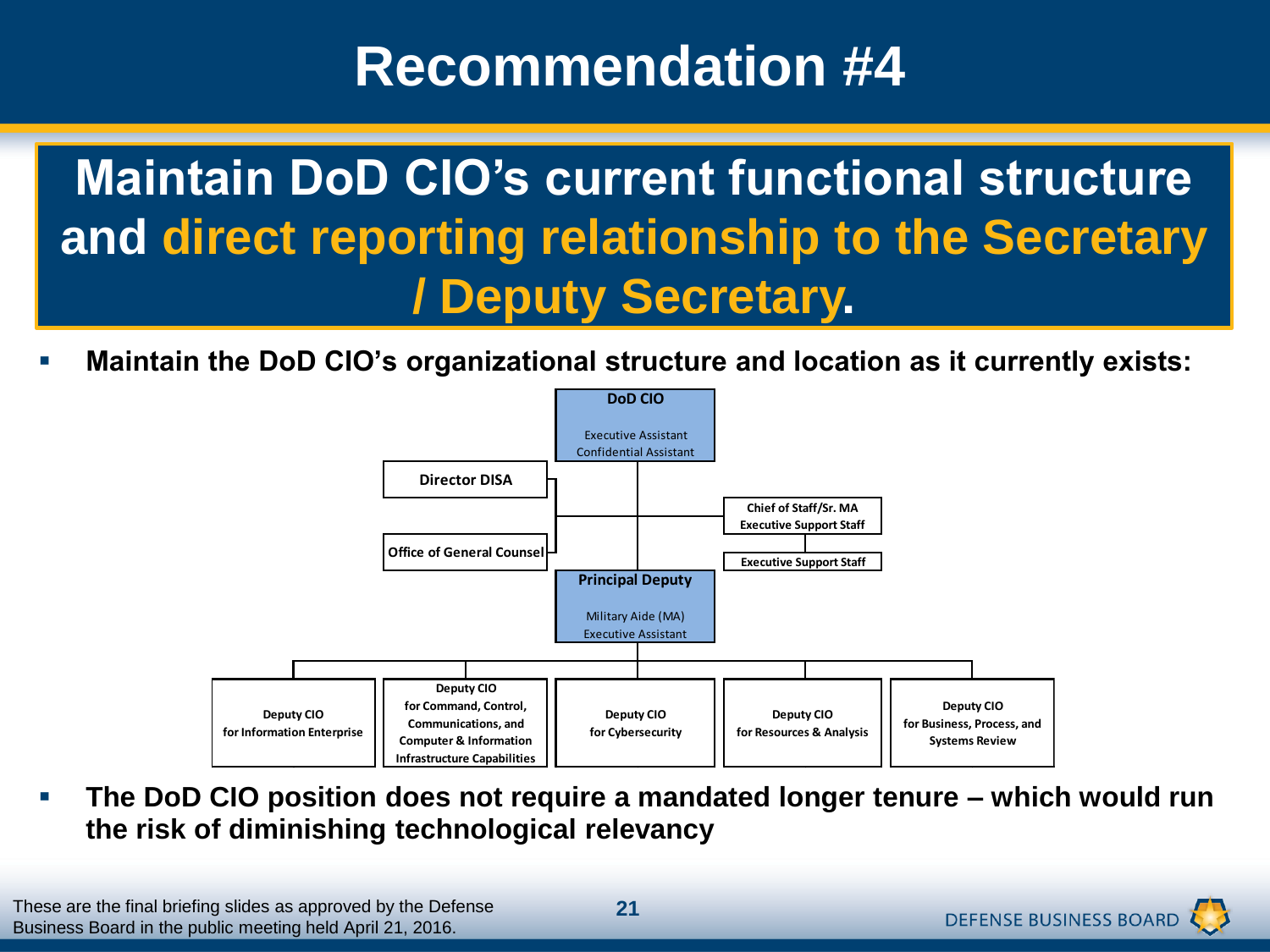### **Support critical talent attraction through simplified ethics rules and confirmation process for DoD appointed positions.**

- **The current process requires a total divestiture with no continuing financial interest in anything related to the Department – eliminating any perception of a conflict of interest**
- **More restrictive than what is required under Title 18, U.S. Code**
- **Allow for:**
	- Blind trusts
	- Longer divestiture times
	- More favorable tax treatments
- **Easing financial restrictions and ethics rules will likely increase candidates' willingness to stay in the position longer**
- **Obtain a commitment from senior DoD appointments to stay for a full term**